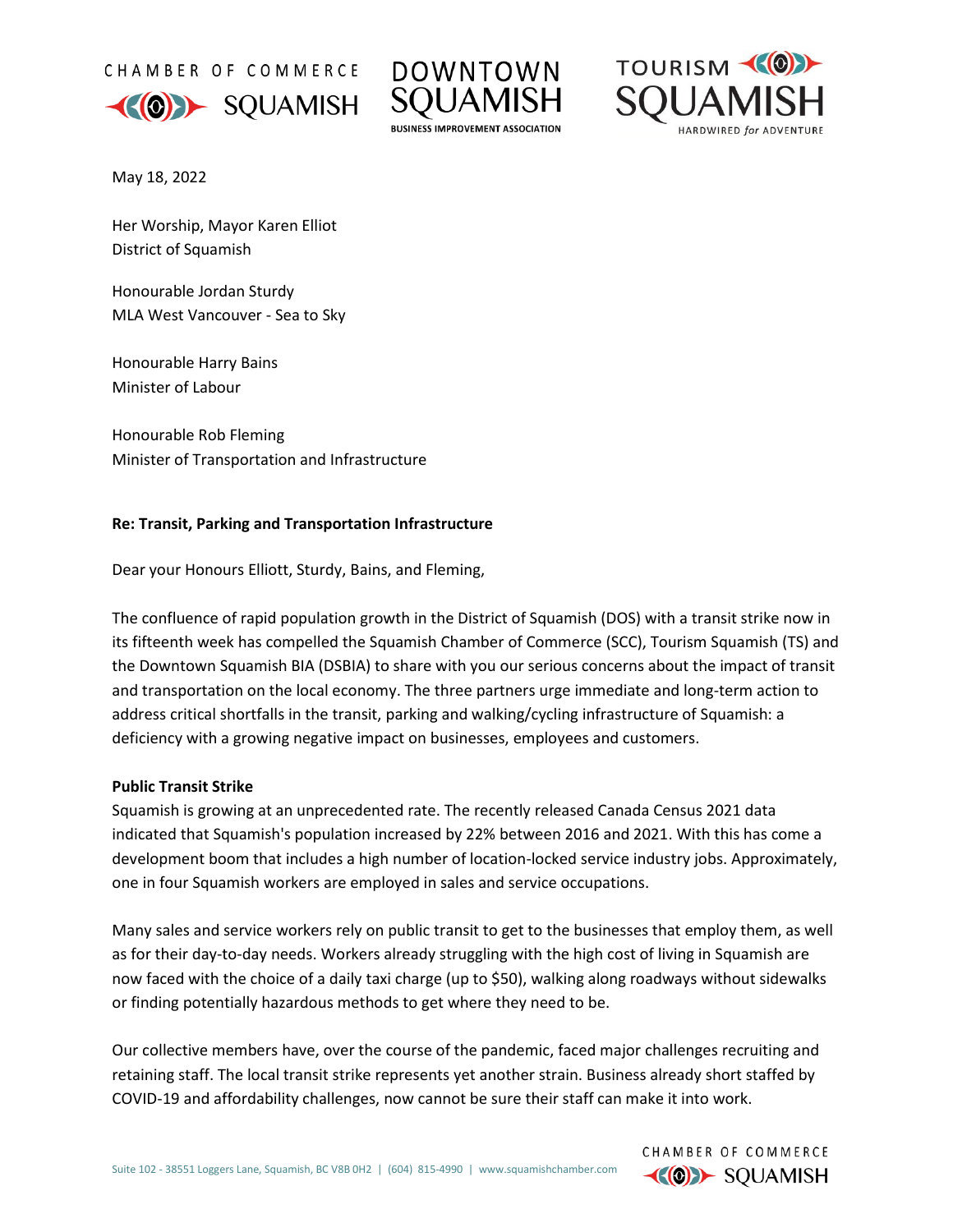CHAMBER OF COMMERCE





TOURISM (O)

CHAMBER OF COMMERCE **KOD** SQUAMISH

The social and economic impact of the transit strike on a community already strained cannot be understated. In a recent survey, two in three businesses (65%) stated that the transit strike had a negative impact on their business, with 30% stating the transit strike had a *significant* negative impact. The negative impact of the strike was felt most significantly when considering local customer access and employees. The negative impact of the strike on customers from outside Squamish was lower, with over one in two stating no impact, likely due to the higher instance of visitors coming to Squamish using private vehicles, and not all businesses serve visitors.

Beyond the transit strike, there remains a need to improve transit, especially regional transit. One in two businesses surveyed (51%) expressed dissatisfaction with *regional* transit prior to the strike (18% were satisfied). Comparatively, 27% were dissatisfied with *local* transit prior to the strike, while 35% were satisfied. There is clearly significant room for improvement with both local and regional transit, but especially regional transit.

### **Shared Mobility**

Ridesharing is somewhat active in the Squamish community via Poparide and social media platforms, along with car sharing via two hybrid carshare vehicles operated by Modo. While ride-hailing operator Whistle! is available in Whistler, operators such as Uber and Lyft have yet to enter the Squamish market. Private transit operators have limitations placed on their routes. The transit strike has demonstrated the missed opportunity to provide cost-effective transportation alternatives to workers and residents.

It is our upmost desire to see a resolution to the public transit strike. Our community cannot continue for more months without public transit. Currently, some businesses are shuttling staff or providing taxi subsidies. These options are not possible for many small businesses and are not sustainable. An interim solution could be a co-operative program where local businesses can sign up their employees to be picked up and dropped off at designated locations based on common work schedules. At a time when businesses should be focused on pandemic recovery, Squamish instead faces new logistical challenges.

#### **Parking**

The Squamish community has very limited employee parking, especially downtown. Our organizations are receiving correspondence from businesses who are facing significant challenges with parking, with concerns around the availability, proximity, and duration of parking. Street parking in the Squamish downtown is often blocked by ongoing construction. Businesses are now faced with no public transit, limited parking and overzealous parking enforcement, then tickets – and tows – for downtown employees parking longer than two hours.

In a recent business survey, nearly 70% of businesses were dissatisfied with parking in Squamish. Dissatisfaction was equally high when considering all audiences (local customers, employees, and customers from outside Squamish). Several suggestions for improvements have been made by businesses, including the need for more parking stalls, a parkade and to discontinue the provision of parking variances to new developments. The opportunity to adapt the principle of "rails to trails" for parking infrastructure has also been highlighted in discussions.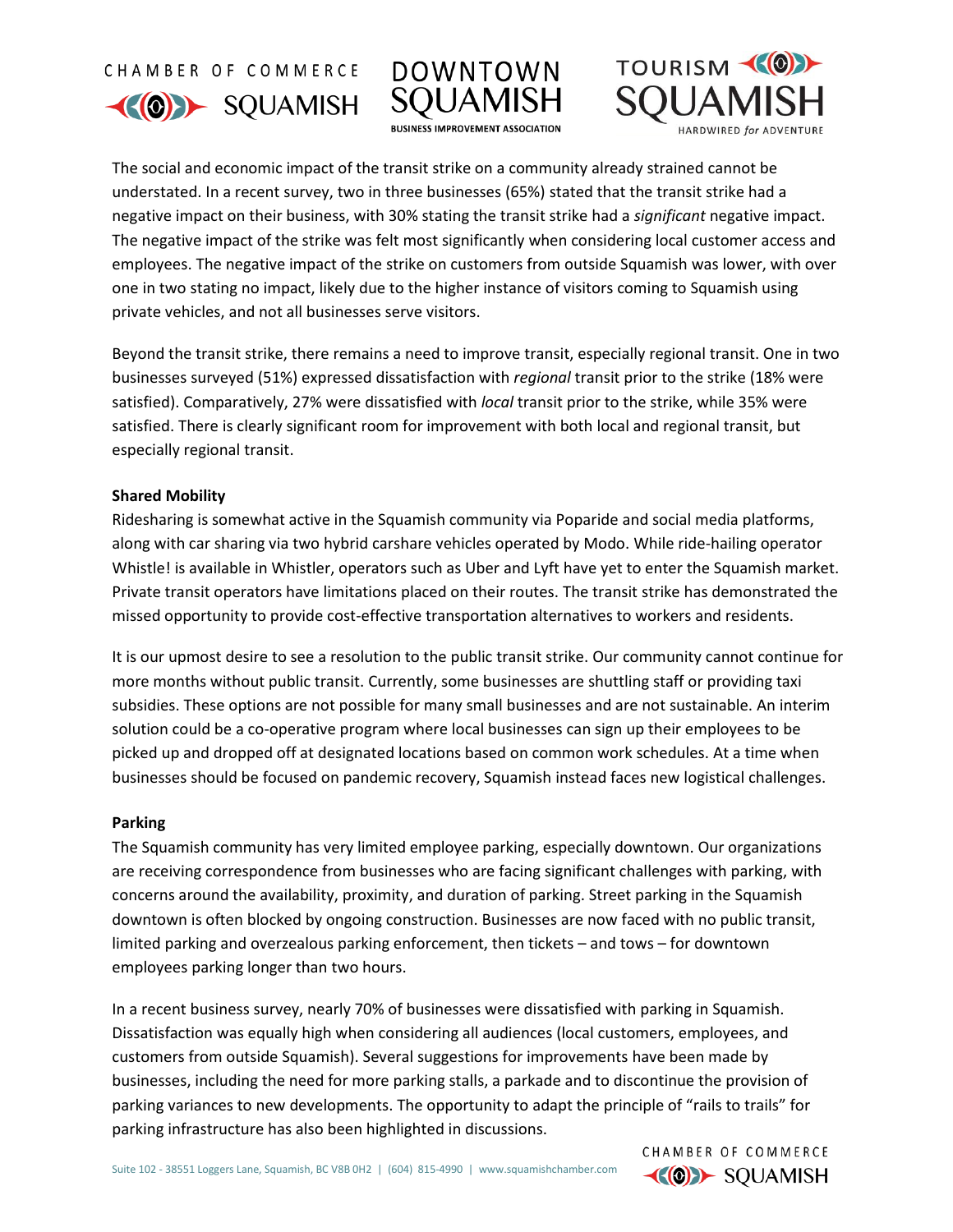CHAMBER OF COMMERCE





**BUSINESS IMPROVEMENT ASSOCIATION** 



CHAMBER OF COMMERCE **KIOD** SOUAMISH

## **Active Transportation**

Active Transportation, or human powered transportation, includes cycling, walking, and rolling. To reduce the need for personal vehicles and support active transportation, Squamish needs sidewalks and streetscapes that favour pedestrians, along with city-wide bicycles routes that are convenient, safe alternatives to driving a car. The partners support the implementation of Squamish's Active Transportation Plan.

### **Snow Clearing**

The previous winter demonstrated the impact of climate change on transportation. Squamish must be prepared for recurring record snowfall events with faster, more effective road and sidewalk clearing if the community wishes to avoid more disruption and personal injury.

### **Recommendations**

The Squamish Chamber, Tourism Squamish and Downtown Squamish BIA represent hundreds of businesses in the Squamish community. Together, we are actively supporting business, economic growth and economic diversification. The partners believe we can address several key infrastructure issues with urgency.

The partners recommend the following:

- 1. The District of Squamish, Sea to Sky communities and the Province of BC work together to create and implement an integrated Local and Regional Transit System.
- 2. The District of Squamish implements and funds an action plan based on the findings of the June 2021 Transit Future Action Plan Public Engagement and the April 2021 Space Needs Insights for Business, with a focus on service hours and frequency of bus transit to ensure the workforce can get to their place of employment.
- 3. The District of Squamish actively attracts and supports businesses involved in alternate forms of transportation (air, marine, bike, private shuttle, car sharing, ride-hailing), including infrastructure improvements such as more stalls for carsharing and secure bike storage.
- 4. The District of Squamish explores solutions to parking, with a focus on the creation of dedicated employee parking hubs and employee transit solutions.
- 5. The District of Squamish reviews their approach to enabling parking variances on new developments.

Additionally, the partners support the undertaking of an updated corridor rail study and encourages the provincial government to prioritize regional and economic benefits in transportation investments.

The Squamish Chamber, Tourism Squamish and Downtown Squamish BIA will:

- 1. Support the implementation of an integrated local and regional transit system.
- 2. Support the implementation of Squamish's Active Transportation Plan.
- 3. Work with interested businesses to strategize on potential solutions to address the lack of public transit during the strike.
- 4. Survey members to understand the impact of the public transit strike and subsequent requirements